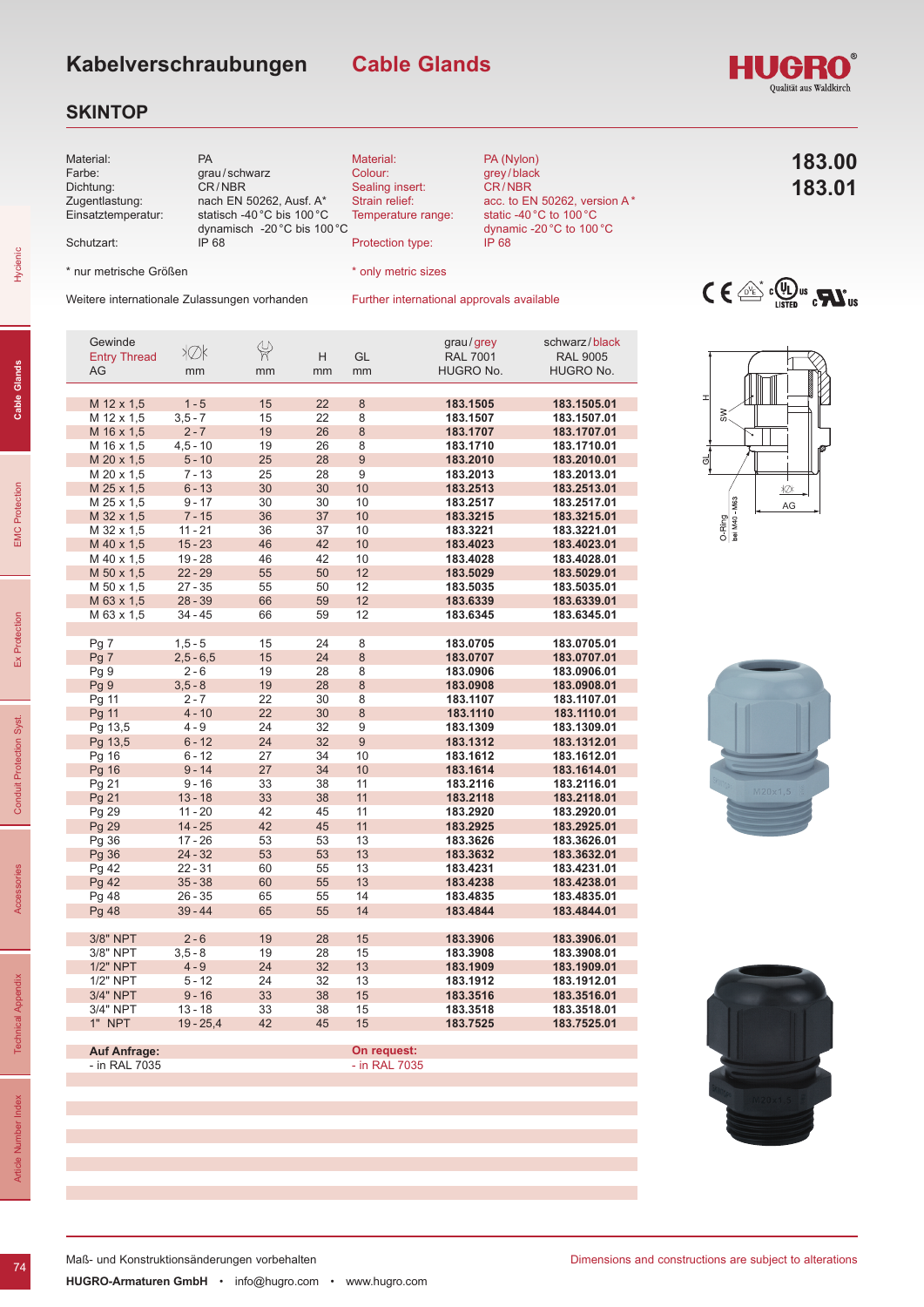# **Kabelverschraubungen**

**mit Biegeschutzspirale**

### **SKINTOP-KS**

| Material:<br>Farbe:<br>Dichtung:<br>Zugentlastung:<br>Einsatztemperatur:<br>Schutzart: | PA<br>CR/NBR<br>IP 68 | grau/schwarz<br>nach EN 50262, Ausf. A*<br>-20 $^{\circ}$ C bis 100 $^{\circ}$ C |         | Material:<br>Colour:<br>Sealing insert:<br>Strain relief:<br>Protection type: | Temperature range:<br><b>IP 68</b>               | PA (Nylon)<br>grey/black<br>CR/NBR<br>acc. to EN 50262, version A*<br>-20 $^{\circ}$ C to 100 $^{\circ}$ C | 183.50<br>183.51                                                                                                             |
|----------------------------------------------------------------------------------------|-----------------------|----------------------------------------------------------------------------------|---------|-------------------------------------------------------------------------------|--------------------------------------------------|------------------------------------------------------------------------------------------------------------|------------------------------------------------------------------------------------------------------------------------------|
| * nur metrische Größen                                                                 |                       |                                                                                  |         | * only metric sizes                                                           |                                                  |                                                                                                            |                                                                                                                              |
| Weitere internationale Zulassungen vorhanden                                           |                       |                                                                                  |         |                                                                               | Further international approvals available        |                                                                                                            | $C \in \mathbb{C}^*$ $\mathbb{C}$ $\mathbb{U}$ $\mathbb{U}$ $\mathbb{U}$ $\mathbb{C}$ $\mathbf{W}$ $\mathbb{U}$ $\mathbb{U}$ |
| Gewinde<br><b>Entry Thread</b><br>AG                                                   | ≯Øk<br>mm             | $\frac{\omega}{\eta}$<br>mm                                                      | H<br>mm | GL<br>mm                                                                      | grau/grey<br><b>RAL 7001</b><br><b>HUGRO No.</b> | schwarz/black<br><b>RAL 9005</b><br><b>HUGRO No.</b>                                                       |                                                                                                                              |
| M 12 x 1,5                                                                             | $1 - 5$               | 15                                                                               | 56      | 8                                                                             | 183.1505.50                                      | 183.1505.51                                                                                                | $\mathbf x$                                                                                                                  |
| M 12 x 1,5                                                                             | $3,5 - 7$             | 15                                                                               | 56      | 8                                                                             | 183.1507.50                                      | 183.1507.51                                                                                                |                                                                                                                              |
| M 16 x 1,5                                                                             | $2 - 7$               | 19                                                                               | 78      | 8                                                                             | 183.1707.50                                      | 183.1707.51                                                                                                |                                                                                                                              |
| M 16 x 1,5                                                                             | $4,5 - 10$            | 19                                                                               | 78      | 8                                                                             | 183.1710.50                                      | 183.1710.51                                                                                                |                                                                                                                              |
| M 20 x 1,5                                                                             | $5 - 10$              | 25                                                                               | 93      | 8                                                                             | 183.2010.50                                      | 183.2010.51                                                                                                |                                                                                                                              |
| M 20 x 1,5                                                                             | $7 - 13$              | 25                                                                               | 93      | 8                                                                             | 183.2013.50                                      | 183.2013.51                                                                                                |                                                                                                                              |
| M 25 x 1,5                                                                             | $6 - 13$              | 30                                                                               | 116     | 9                                                                             | 183.2513.50                                      | 183.2513.51                                                                                                |                                                                                                                              |
| M 25 x 1,5                                                                             | $9 - 17$              | 30                                                                               | 116     | 9                                                                             | 183.2517.50                                      | 183.2517.51                                                                                                |                                                                                                                              |
| M 32 x 1,5                                                                             | $7 - 15$              | 36                                                                               | 139     | 10                                                                            | 183.3215.50                                      | 183.3215.51                                                                                                | ಕ                                                                                                                            |
| M 32 x 1,5                                                                             | $11 - 21$             | 36                                                                               | 139     | 10                                                                            | 183.3221.50                                      | 183.3221.51                                                                                                | $\mathsf{AG}$                                                                                                                |
| Pq 7                                                                                   | $1, 5 - 5$            | 15                                                                               | 54      | 8                                                                             | 183.0705.50                                      | 183.0705.51                                                                                                |                                                                                                                              |
| Pg 7                                                                                   | $2,5 - 6,5$           | 15                                                                               | 54      | 8                                                                             | 183,0707.50                                      | 183.0707.51                                                                                                |                                                                                                                              |
| Pg 9                                                                                   | $2 - 6$               | 19                                                                               | 65      | 8                                                                             | 183.0906.50                                      | 183.0906.51                                                                                                |                                                                                                                              |
| Pg 9                                                                                   | $3,5 - 8$             | 19                                                                               | 65      | 8                                                                             | 183.0908.50                                      | 183.0908.51                                                                                                |                                                                                                                              |
| Pg 11                                                                                  | $2 - 7$               | 22                                                                               | 78      | 8                                                                             | 183.1107.50                                      | 183.1107.51                                                                                                |                                                                                                                              |
| Pg 11                                                                                  | $4 - 10$              | 22                                                                               | 78      | 8                                                                             | 183.1110.50                                      | 183.1110.51                                                                                                |                                                                                                                              |
| Pg 13,5                                                                                | $4 - 9$               | 24                                                                               | 89      | 9                                                                             | 183.1309.50                                      | 183.1309.51                                                                                                |                                                                                                                              |
| Pg 13,5                                                                                | $6 - 12$              | 24                                                                               | 89      | 9                                                                             | 183.1312.50                                      | 183.1312.51                                                                                                |                                                                                                                              |
| Pg 16                                                                                  | $6 - 12$              | 27                                                                               | 101     | 10                                                                            | 183.1612.50                                      | 183.1612.51                                                                                                |                                                                                                                              |
| Pg 16                                                                                  | $9 - 14$              | 27                                                                               | 101     | 10                                                                            | 183.1614.50                                      | 183.1614.51                                                                                                |                                                                                                                              |
| Pg 21                                                                                  | $9 - 16$              | 33                                                                               | 118     | 11                                                                            | 183.2116.50                                      | 183.2116.51                                                                                                |                                                                                                                              |

**with spiral bend protection Cable Glands**

Pg 21 13 - 18 33 118 11 **183.2118.50 183.2118.51**

Pg 21 9 - 16 33 118 11 **183.2116.50 183.2116.51**





Hygiene

Zubehör

Maß- und Konstruktionsänderungen vorbehalten **Dimensions and constructions are subject to alterations** 



**HUGRO-Armaturen GmbH** • Rudolf-Blessing-Str. 5 • 79183 Waldkirch/Germany • Tel.: +49(0)7681/4073-0 • Fax: +49(0)7681/4073-40